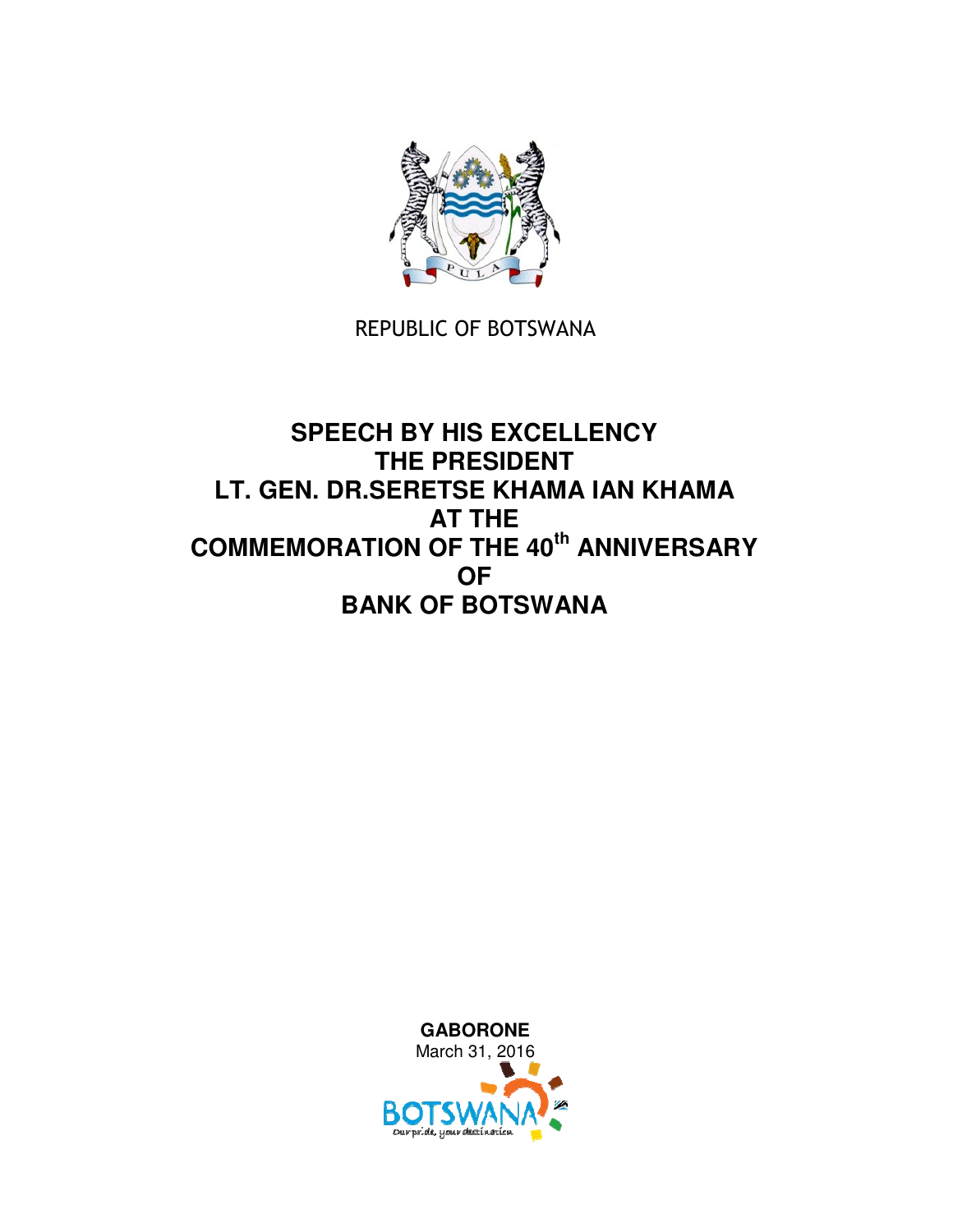Salutations,

## **Good morning to you all.**

1. It is indeed a pleasure for me to be here today to mark the 40<sup>th</sup> anniversary commemoration of the Bank of Botswana's existence in the service of our nation.

2. I welcome each and every one of you to this gathering as we celebrate this milestone. I am informed that the Bank of Botswana will host the 42<sup>nd</sup> meeting of SADC Central Bank Governors tomorrow. Let me also take this opportunity to extend a distinct welcome to you Governors and your respective delegations. I commend you for, among others, continuing to exert efforts in promoting a healthy and stable macroeconomic, financial and investment climate in which sub-regional integration can be implemented.

3. The 40<sup>th</sup> Anniversary celebration of the Bank of Botswana assumes special significance as it precedes Botswana's 50<sup>th</sup> Anniversary of Independence celebrations that will take place later this year, culminating on  $30<sup>th</sup>$  September.

We are all familiar with the critical role a central bank plays in any nation's economic development and transformation and, by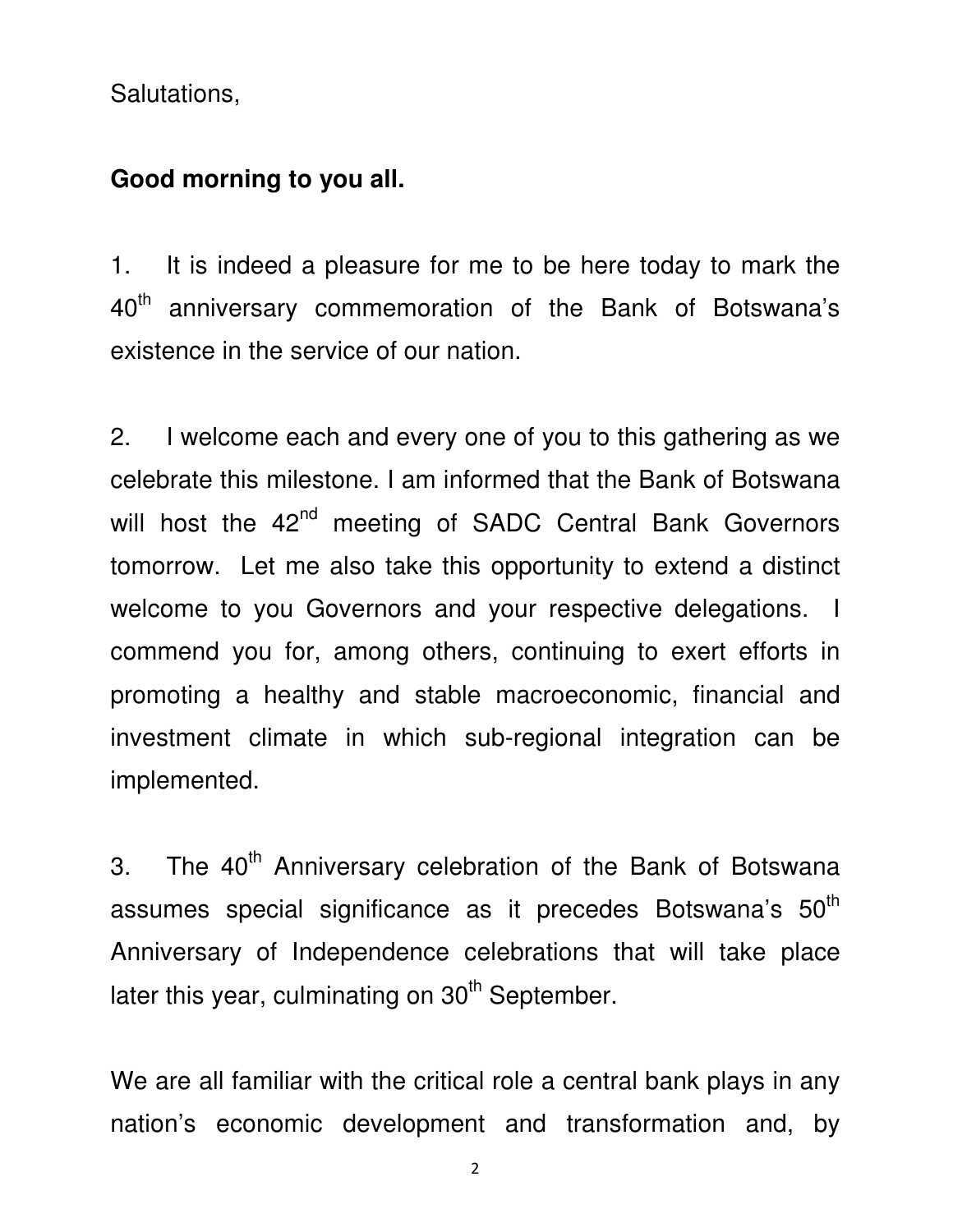extension, the well-being of its citizens. It is, therefore, a fact that the history of Botswana's economic development and transformation into an upper middle-income developing country cannot be told without recognising the role played by the Bank of Botswana.

4. Botswana shares a common experience with many African countries in that nation-building was started virtually from scratch upon attaining independence. Like Botswana, many countries went through the painstaking process of establishing and nurturing key national institutions, such as central banks, to carry out specific functions that are indispensable to the development agenda. It is also the case that new central banks in Africa faced similar daunting tasks of fulfilling key mandates, due to the challenging environment in which they were to operate.

5. I presume that Botswana's story is well known; it is a story of one of the poorest countries in the world when it obtained independence in 1966. Ten years later in 1976, when the Bank of Botswana began its operations, the country had only two commercial banks; the financial sector infrastructure was undeveloped and very small; money market products needed for the conduct of monetary policy were non-existent. That was part of the reason it was commonly felt at the time that a central bank in such an environment would not do much beyond the issuance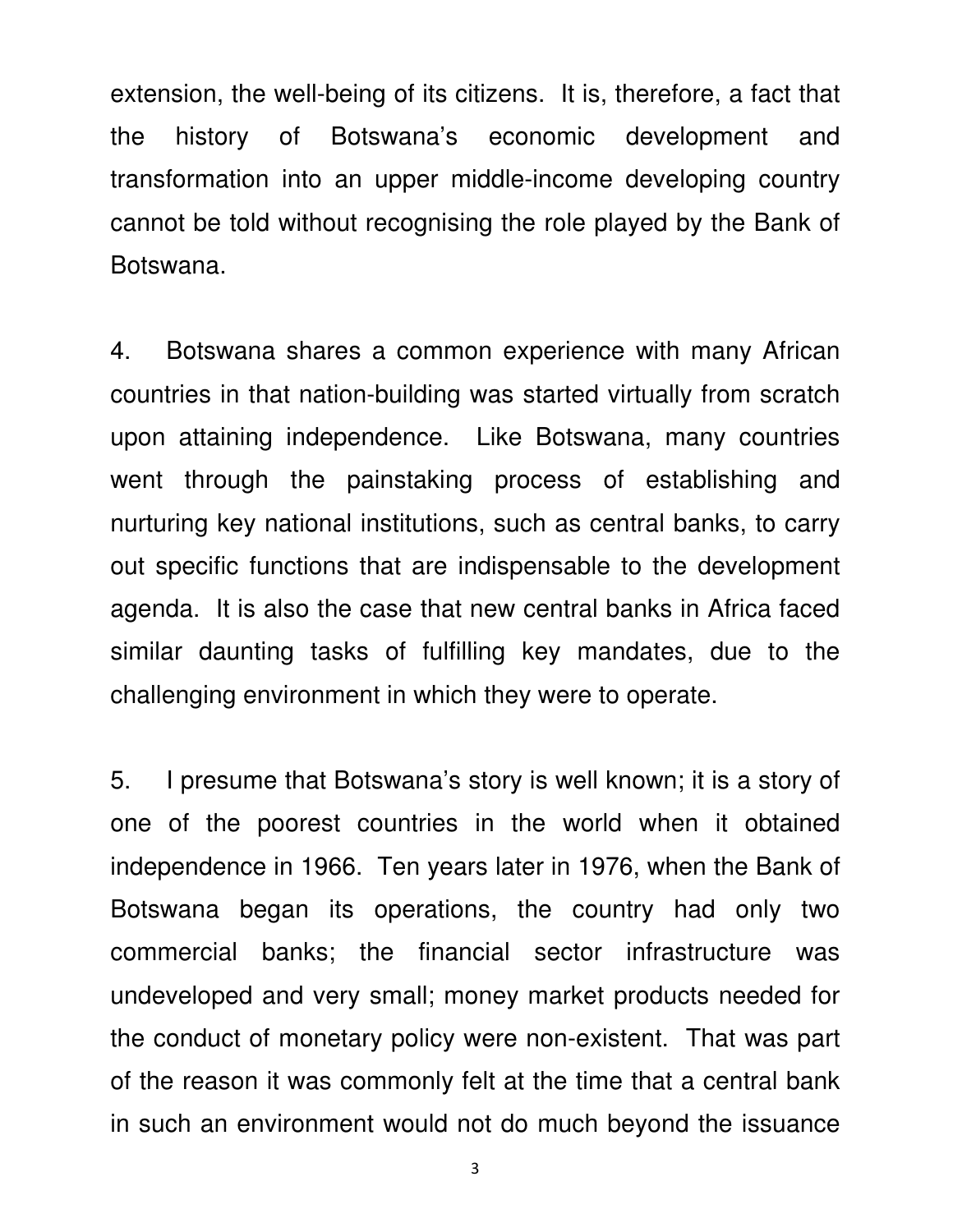of a national currency. In fact, the conventional wisdom did not justify the establishment of a central bank in Botswana. Given such an inauspicious environment, the Government's decision to establish a central bank was bold. It was considered even more bold when Botswana decided not only to issue its own national currency but also to exit the Rand Monetary Area. The shoes which the new central bank was expected to fill immediately after its establishment were indeed large. It is fitting, therefore, that we should acknowledge and celebrate the Bank's achievements.

6. The process that led to the Bank's establishment exemplified all that is good about careful planning. The origins of the Bank can be traced to August 1973 when the founding President of this Republic, appointed a Commission led by Mr Quill Hermans, to examine options, given the dissatisfaction at the time with arrangements of being a member of the Rand Monetary Area. The Commission concluded that the country should seize the opportunity to leave the Rand Monetary Area and establish a fullfledged central bank and national currency. Such a recommendation was both well-informed but also brave and farsighted, going against the advice of many.

7. Following this momentous decision, preparations proceeded rapidly, but with painstaking care. Thus, almost exactly two years after the Founding President announced the intention to leave the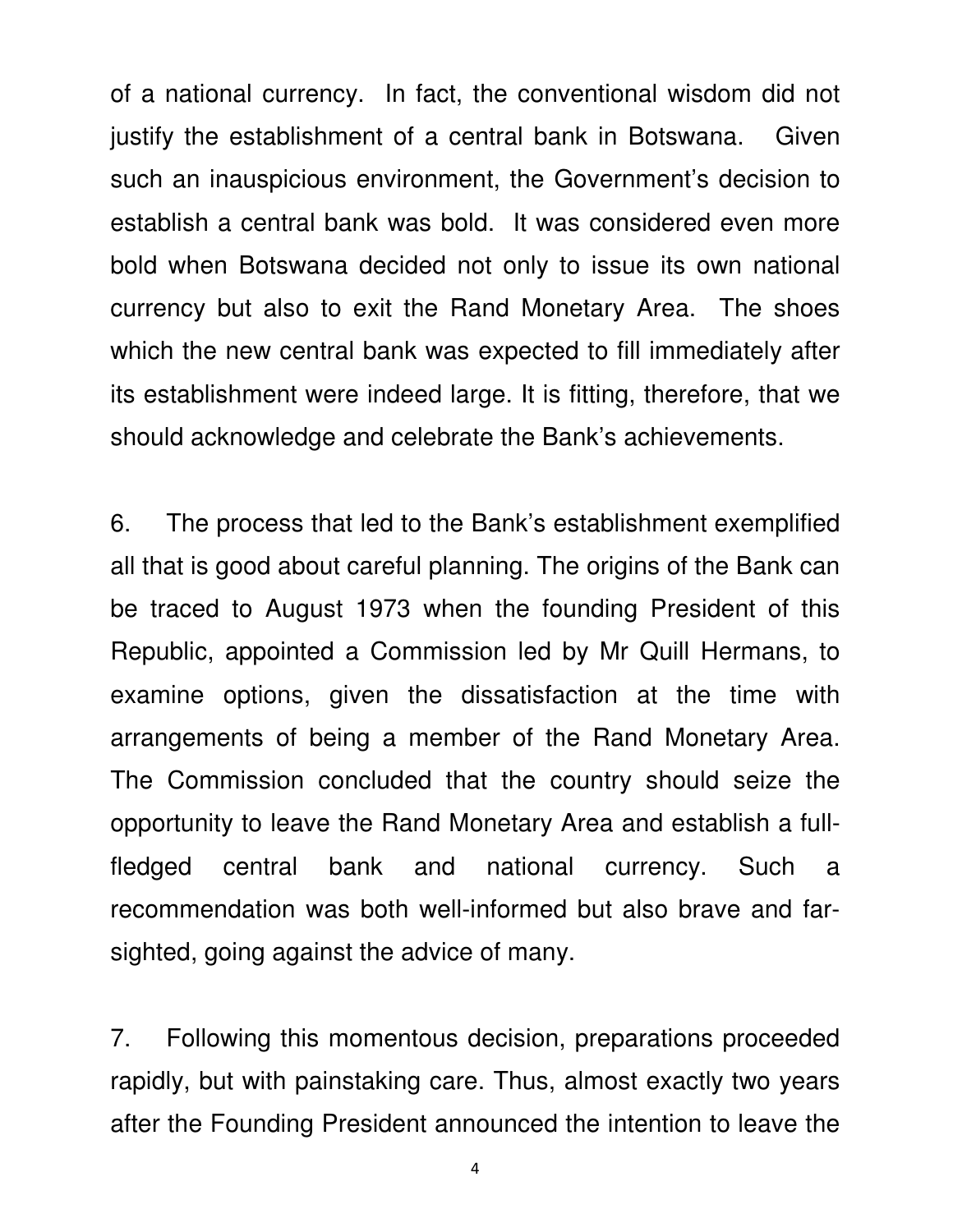Rand Monetary Area, the Bank of Botswana was up and running with Quill Hermans as the founding Governor. The new national currency (Pula and Thebe) was launched to replace the South African Rand and Cent, to national acclaim, on Pula Day, August 23, 1976. As they say, the rest is history.

8. It should be noted though that at the time, the country's newly issued legal tender had no sustainable pool of foreign exchange reserves to support its external value. Fortunately, it was not long before the Government's decision to establish a central bank and withdraw from the Rand Monetary Area was vindicated. As luck would have it, diamond mining commenced in the late 1970s and with it, external account surpluses were building up, foreign exchange reserves increased, government revenue also went up; budgetary savings accumulated and the banking system became flush with excess funds. The Bank responded by opening a call account, which was later replaced by issuance of the Bank's own paper (called Bank of Botswana Certificate) in 1991, with a view to absorbing excess liquidity and anchor short-term interest rates.

9. It was under these favourable changed circumstances that the country embarked on a process of economic development and transformation. The proceeds from diamonds, which are a finite resource, were carefully invested to create other forms of wealth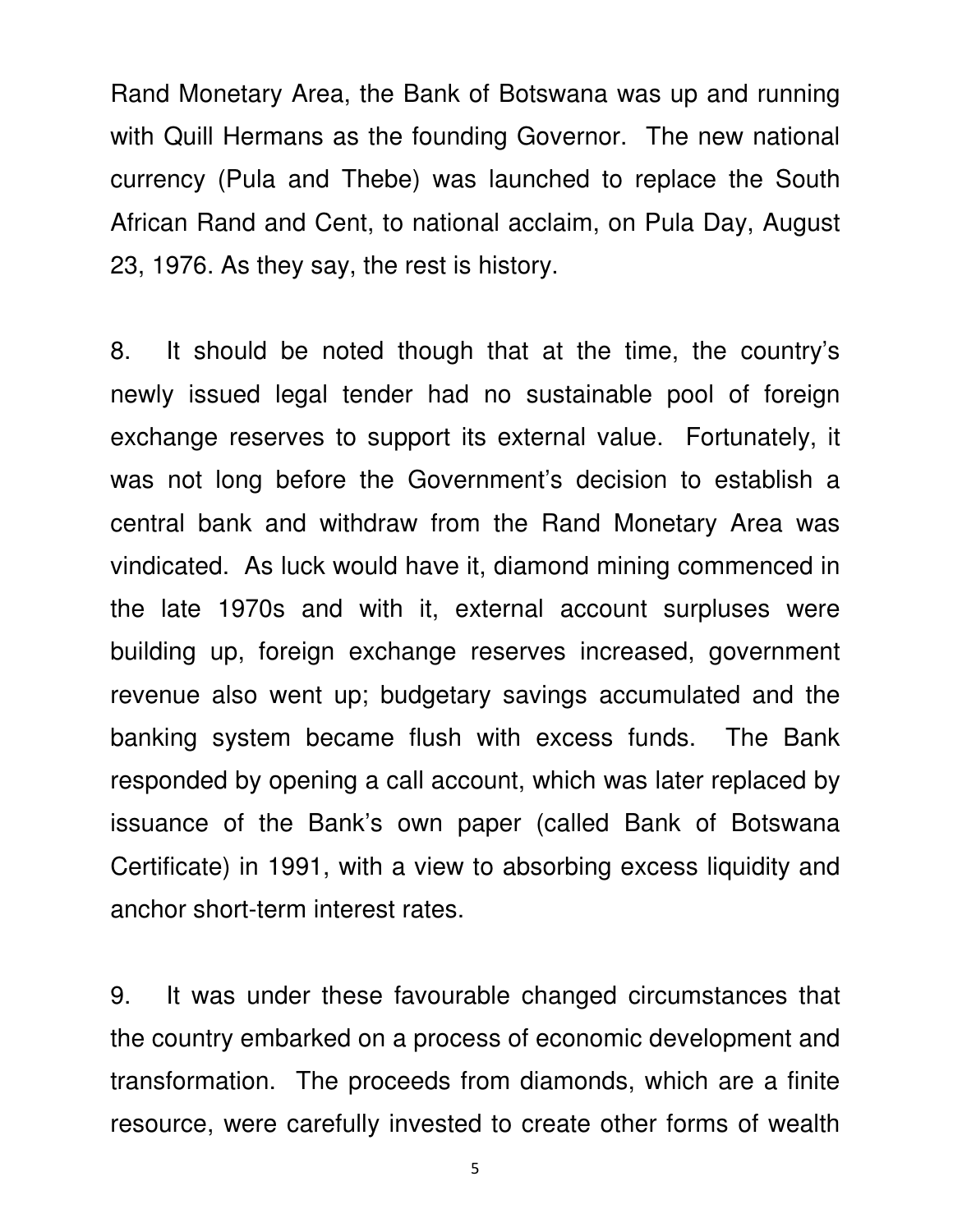that would sustain socio-economic progress for the country. As a result, within three decades of gaining independence, Botswana attained middle income developing country status. Real GDP grew attractively at an average annual growth rate of 7.7 percent for nearly five decades to 2014, before the country had to contend with the current challenging times of much slower economic growth rates of below 5 percent.

10. You will appreciate that, as with other central banks, other responsibilities of the Bank included the formulation and conduct of monetary policy, in order to rein-in inflation and promote economic growth by directly controlling the allocation of credit and related interest rates. The Bank also had to implement the exchange rate policy, administer exchange controls and regulate as well as supervise the relatively small banking sector in those days.

11. The central bank's enduring success in fulfilling these functions was not assured due to the challenges of capacity constraints and unfavourable economic conditions of the time. Furthermore, and as you are aware, Botswana's openness and susceptibility to frequent droughts render it highly vulnerable to the challenges of weather and external economic and financial shocks. That is why among other functions, the Bank has, over the years, prudently invested budgetary savings. These funds are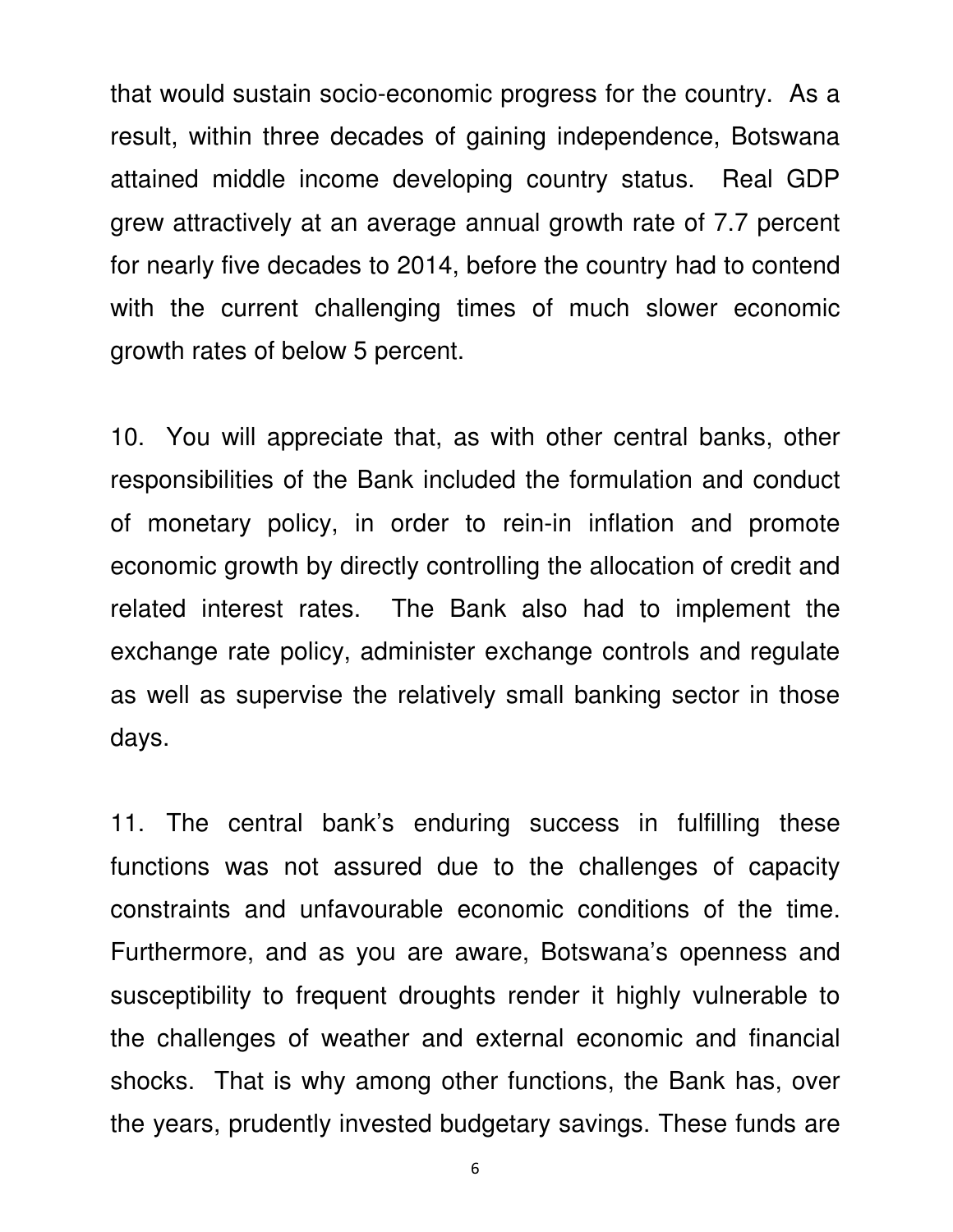reflected in the build-up of foreign exchange reserves which are held as a precaution against natural disasters, a cushion against external economic shocks, such as the 2007/08 global financial crisis and economic recession, as well as the current commodity price downturn. The savings are also held in trust for future generations. The funds are also used to guard against the stalling of the economy form external shocks or economic downturn, thus sometimes the need to stimulate the economy.

12. As would be expected, there was considerable reliance on technical assistance in many specialised areas. Many thanks to those who extended a helping hand by way of technical assistance, among them, the Bank of England, International Monetary Fund, Deutsche Bundesbank, Danish Central Bank, Czech National Bank, European Central Bank, Bank for International Settlements and some African central banks.

13. In the four decades of its existence, the Bank has also ably lived up to expectations in delivering on other broad national socio-economic mandates, despite the many challenges experienced by developed and developing countries alike. We are aware that the last four decades have witnessed a rapid pace of global economic and financial interconnectedness, with a relative shift in international economic power centres. These developments have created stresses and strains that have often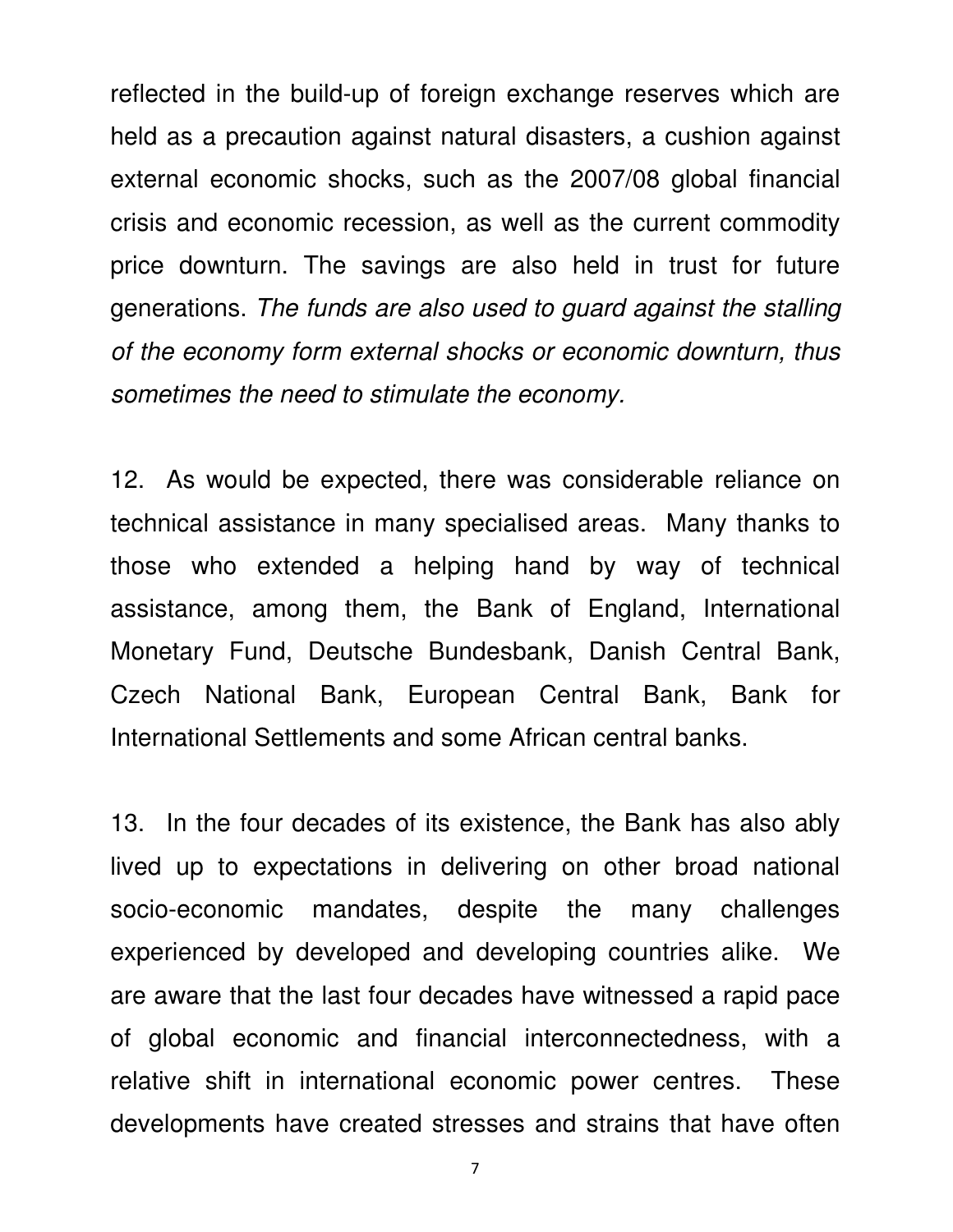severely affected developing countries. Botswana has not been spared the impact of the global economic and financial ups and downs. Although globalization rightly calls for shared responsibility in international economic and financial governance, so far, a suitable architecture for making inclusive and binding global economic and financial policy decisions has not yet emerged.

14. In good and bad times, the Bank has provided the Government with sound economic and financial advice. Its effective monetary policy has, in recent years, contributed to containing inflation within the medium-term desired range. The generally low and benign inflation, together with its favourable medium-term outlook, have led the Bank to reduce interest rates and, in the process striking an appropriate balance between boosting economic growth and promoting a culture of saving. The exchange rate has been stable and supportive of export competitiveness; foreign exchange reserves continue to be prudently managed; currency continues to be replaced by new families of banknotes and coin, as launched in 2009 and 2014, respectively; and the country now has 10 banks that offer a variety of products; and the payment system is efficient and reliable.

15. In all this, I believe it is heartening that the Bank's professional competence has been above board, while its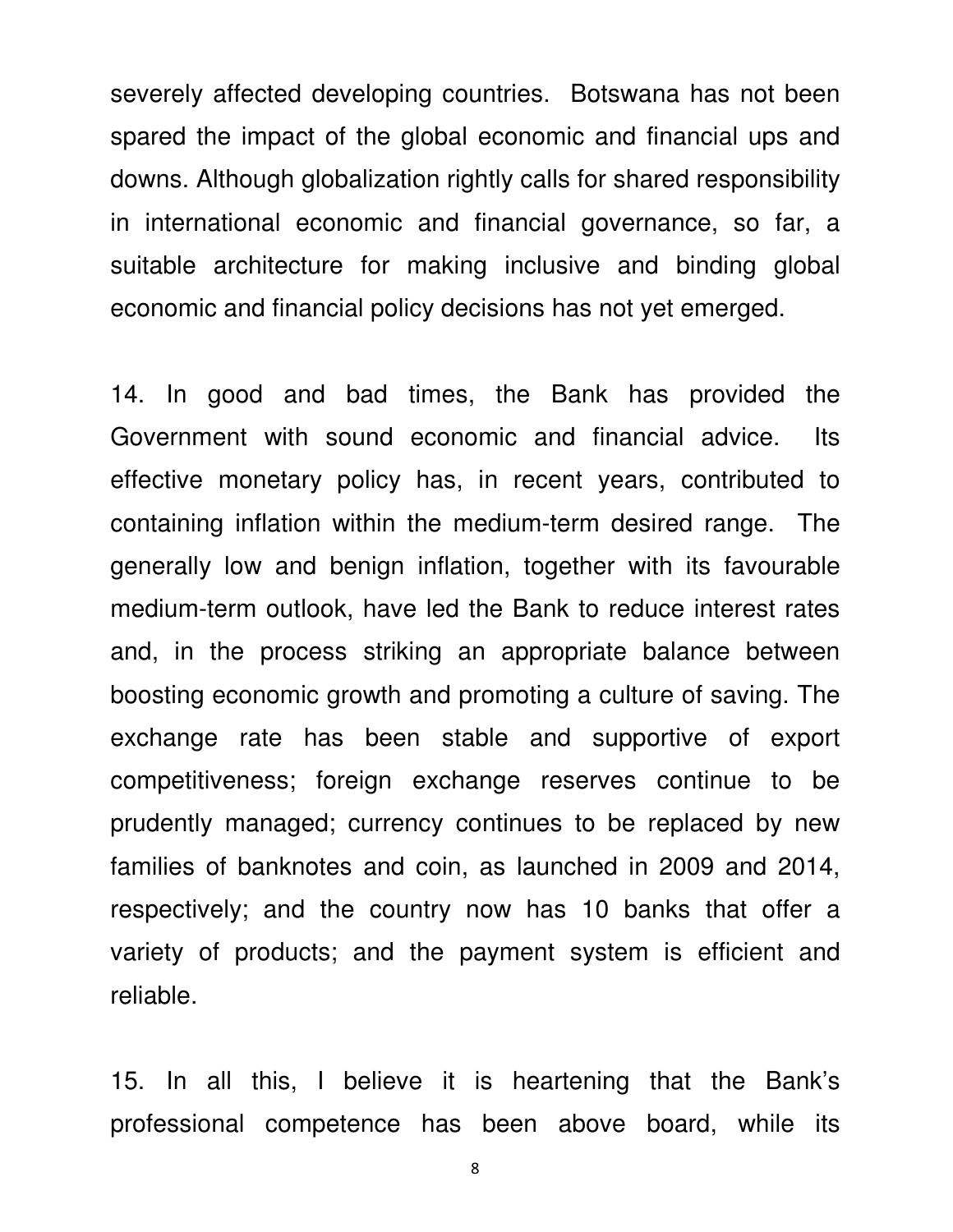accountability and transparency have never been in doubt. It is these indispensable attributes that have ensured the Bank's effectiveness which has earned it respect in the domestic and international financial community.

16. In this regard, I would like to pay tribute to all those who made a contribution to the enviable welfare of the Bank in its formative years and over time. I wish to single out past and present Board members, Governors (as represented by His Excellency former President Mogae and Mr Quill Hermans) and all staff of the Bank, and thank them most sincerely for serving the Bank and the country in this exemplary way.

17. The presence of many Governors, senior officials and distinguished guests from the Sub-region and abroad gives us confidence that the mutually beneficial collaboration, cooperation and bonds of friendship that have been built over the past 40 years with the Bank will continue to grow in strength in the period ahead.

18. Let me conclude by inviting those of you from outside our borders to feel at home here in Gaborone during and after the Anniversary's activities. I encourage you to visit other parts of Botswana so that you familiarise yourself a bit more with some places of tourist attraction and interact with more of our people. I